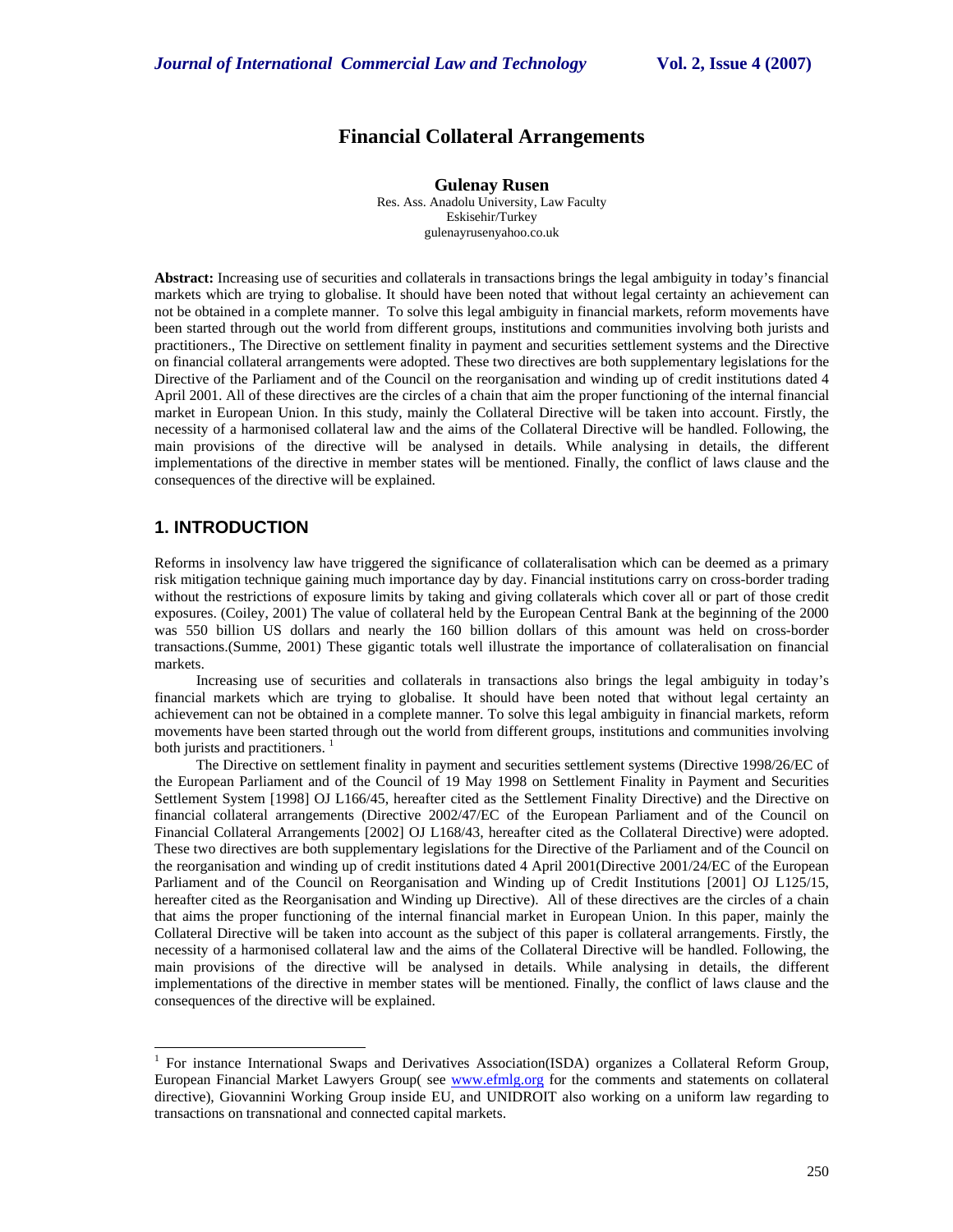# **2. NECESSITY FOR A HARMONIZED COLLATERAL LAW**

Collaterals have became the vital instruments for the modern financial markets as they are used nearly in all types of transactions such as; bank treasury and funding, payment and clearing systems, repurchase agreements, general bank lending and etc (Lober & Klima, 2006). It is stated in the tenth semi-annual survey of the *repo* market that the EU repo market size is now estimated to be in excess of Euro 5.8 trillion.<sup>2</sup> Creditors naturally want to obtain enforceable and valid collaterals to reduce their credit risk. In payment and securities settlement system, collateral is the major mechanism to decrease the systemic risk (Lober & Klima, 2006).

Collateral can be in the form of the cash or securities and when it comes to dematerialised securities, the problems start to emerge. In classical "direct holding systems", the owner of a security has direct relationship with the issuer. However, "indirect holding systems" which are very commonly used in nowadays transactions, consist of more then one tier of intermediaries between issuer and investor. As a result of this multiple securities and multiple layers of intermediaries occur. When a problem arises like opening of the insolvency proceedings against one of the parties, it becomes a very sophisticated issue because each state has its own law regarding to above mentioned issues. In addition to this, not only substantive laws of the states vary from each other, but also conflicts of laws approaches vary. (Einhorn & Siehr, 2004) Hence, different national laws may apply to separate parts of the transactions. For instance, assets provided as collateral may situate in one state, debtor's domicile can be in another state, debt can also be governed by a third state. Indirect holding systems make it much more sophisticated as an indirect holding system may consist of a lot of tiers like, international central securities depositories, financial institutions, brokers, individual investors and etc.<sup>3</sup>

The Finality Settlement Directive and the Collateral Directive have been adopted as a solution for the above mentioned situations that would probably hamper the internal financial market. Although the Finality Settlement Directive constituted a milestone for payment and securities system, it has a rather restricted scope and only covering some types of collateral arrangements. Because of this, a new action was started to create legislation on collateral arrangements that would go beyond the scope of the Finality Settlement Directive, after taking consultations from market experts and national authorities. (The Collateral Directive, recital 2)

# **3. FINANCIAL COLLATERAL ARRANGEMENTS DIRECTIVE**

## **3.1 Main objectives of the Directive**

The aim of the directive is to contribute the stability and cost-efficiency of financial market, so that the free movement of capital in the single market will be provided. It also aims to ease the implementation of the common monetary policy. This can be achieved by fostering the efficiency of the cross-border transactions of the European Central Bank and permitting the participants in the money market to balance the comprehensive amount of the liquidity in the market among themselves. (Asgeirsson, 2003/4) The main objectives of the directive are: (Vereecken & Sylvia Kierszenbaum, 2005; Turing, 2007).

- Removing certain obstacles to the efficient use of collateral arrangements by limiting the formalities for the creation or enforcement of the financial collaterals. So that the burdens in the national laws regarding to the form, validity, completion and substance of collateral arrangements would be abolished (Collateral Directive, article  $1(2)(a)-(d)$ ),
- Supporting the protection of collateral arrangements from insolvency and reorganization rules,
- The reuse of the collateral is allowed as if collateral takers owned it,
- Recognizing the title transfer of the collateral arrangements and close-out netting structures,
- Enlighten the issue of the applicable law to book-entry securities collateral by stating that the governing law shall be the law of the country where the securities account is maintained.

## **3.2. Scope**

-

## **3.2.1. Personal Scope**

Parties to agreements on financial collateral arrangements are listed in article 1(2). These parties are; specific financial institutions, namely public sector debt and account management bodies, central banks, multilateral

<sup>&</sup>lt;sup>2</sup> Source:Repo market surveys of International Capital Market Association(ICMA)( http://www.icmagroup.org/surveys/repo.html) last visited on 26 May 2006

 $3$  See www.wikipedia.org for the definition of "indirect holding systems"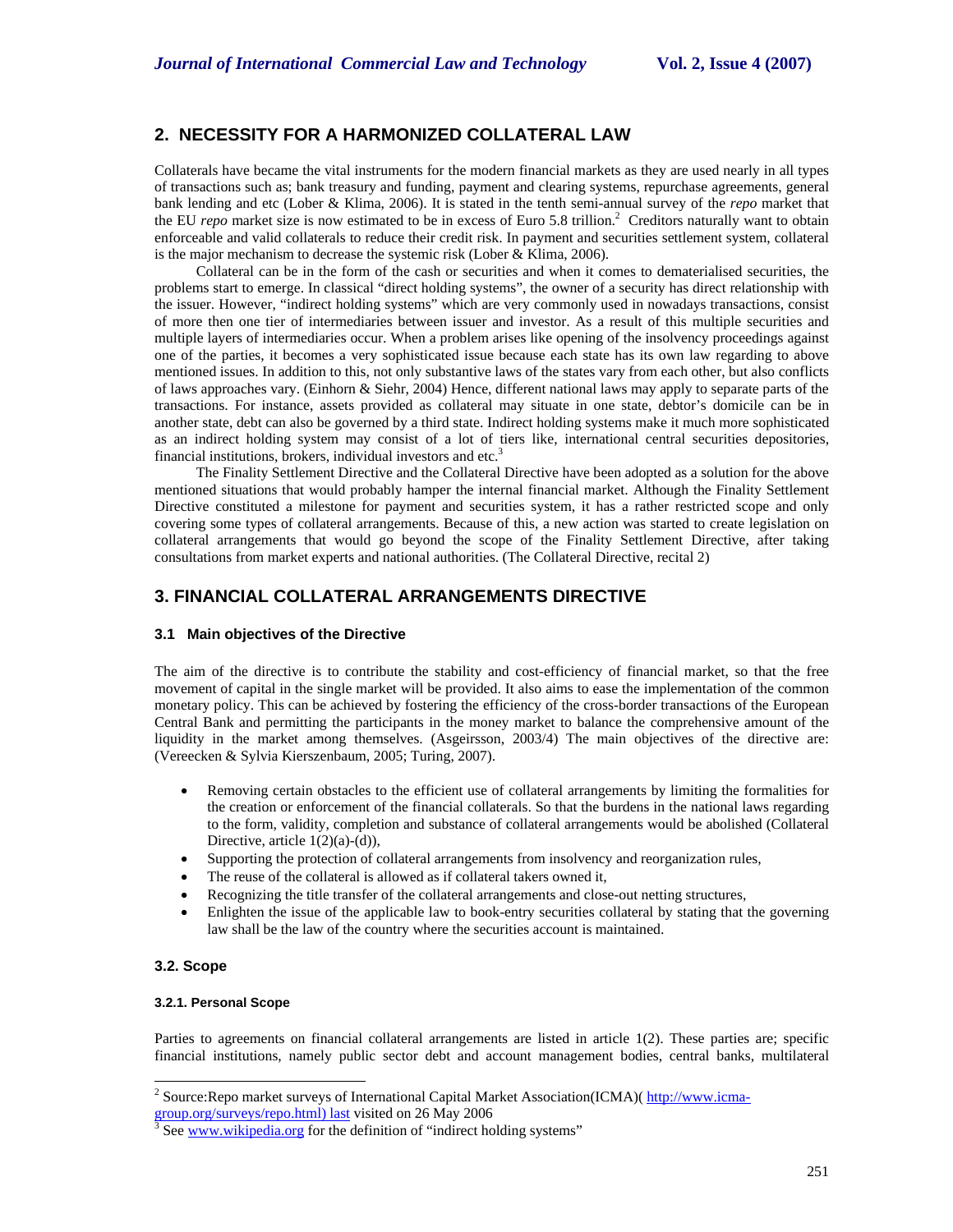## *Journal of International Commercial Law and Technology* Vol. 2, Issue 4 (2007)

development banks, international financial institutions, central counterparties, settlement agents and clearing houses.(Collateral Directive, article 1(2)(a)-(d)) An additional category is also stated in article 1(2)(e) as "persons other than natural persons, including unincorporated firms and partnerships may participate in such arrangements provided that the other party is an institution defined in above articles 1(2)(a) to (d)." However an opt-out clause is stated for Member States so that they may exclude this additional category. (Collateral Directive, article 1(3)) This opt-out clause is the result of the countries which are supporting the need for stable and efficient financial market. (Lober & Klima, 2006)

Implementation of the personal scope of the directive differs between Member States mainly because of this opt-out clause. It is remarkable that except for Austria, all the other Member States have not used a full optout clause somehow. Malta had also decided to exercise this opt-out clause when they first implement the directive on May 1 2004, however they revoked this clause after having consultations with the local financial services industry on the basis that the other persons (including unincorporated firms and partnerships) stated in article 1(2)(e) could not benefit from the advantages of directive such as remedy of appropriation.(Portanier, 2005) An extended implementation is made by Belgium that Belgium has included natural persons, however excepting the title transfer transactions from this extension.(Lober & Klima, 2006)

#### **3.2.2. Material Scope**

The Directive only covers the financial collaterals in the form of cash  $4$  or financial instruments  $5$  according to article 1(4). Two types of financial collateral arrangements are defined in article 2(1) (b) and 2(1) (c) and directive applies to both of them. First, one is "title transfer financial collateral arrangement" (Collateral Directive article 2(1) (b)) in which a collateral provider transfers full ownership of the collateral to the collateral taker (this also includes repurchase agreements). Second, one is "security financial collateral arrangement" (Collateral Directive article 2(1) (c)) where a collateral provider provides financial collateral by way of security to a collateral taker, but the full ownership of the financial collateral remains with the collateral provider when the security right is established.

Material scope of application also includes an opt-out clause stated in article 1(4)(b), that allows Member States to exclude from the financial collateral consisting of the collateral provider's own shares, shares in affiliated under takings ( Within the meaning of seventh council Directive 83/349/EEC of 13 June 1983 on consolidated accounts) and shares in undertakings whose exclusive purpose is to own means of the production that are essential for the collateral provider's business or to own real property. Denmark seems to be the only Member State using this opt-out clause in full. Countries like Germany has exercised a partial opt-out clause in its implementation namely if the collateral giver is a corporate entity some limitations apply (Lober, 2005). On the other hand, Czech Republic, Sweden and France have extended the material scope of the application for also particular kinds of receivables like bank loans or claims. (Lober & Klima, 2006)

 Article 1(5) states another issue of evidencing the collateral. According to this article, the" directive applies to financial collateral once it has been provided and if that provision can be evidenced in writing". The Directive will govern the financial collateral arrangements, if it is evidenced in writing or in a legally equivalent manner (Collateral Directive, article 1(5) last sentence). What has to be understood from "writing" according to this directive is that writing also includes recording by electronic means and any other durable medium (Collateral Directive, article 2(3)).

### **3.3. Formal Requirements**

-

 Divergent formal requirements by Member States concerning collateral arrangements have hampered the harmonization of internal financial market. Laws which lay down a special procedure (for instance use of a defined stock transfer form) for transfer of securities do not vanish simply because the transfer constitutes a part of a financial collateral arrangement. (Turing &Lester, 2005) To overcome such procedures, thus limiting the administrative burdens for parties, the directive opted to minimize formal requirements in order to secure mutual recognition by Member States of the validity of such arrangements. (Asgeirsson, 2003/4) Formal requirements are

 $4$  According to the Collatarel Directive article 2(1)(d), "cash means money credited to an account in any currency, or similar claims for the repayment of money cush as money market deposits"

<sup>5</sup> According to the Collatarel Directive article  $2(1)(e)$  "financial instruments means shares in companies and other securities equivalent to shares in companies and bonds and other forms of debt instruments, if these are negotiable on the capital market, and any other securities which are normally dealt in and which give the right to acquire to any sucs shares, bonds or any other securities by subscription, purchase or Exchange or which give rise to a cash settlement, including units in collective investment undertakings, money market instruments and claims relating to or rights in respect of any for going"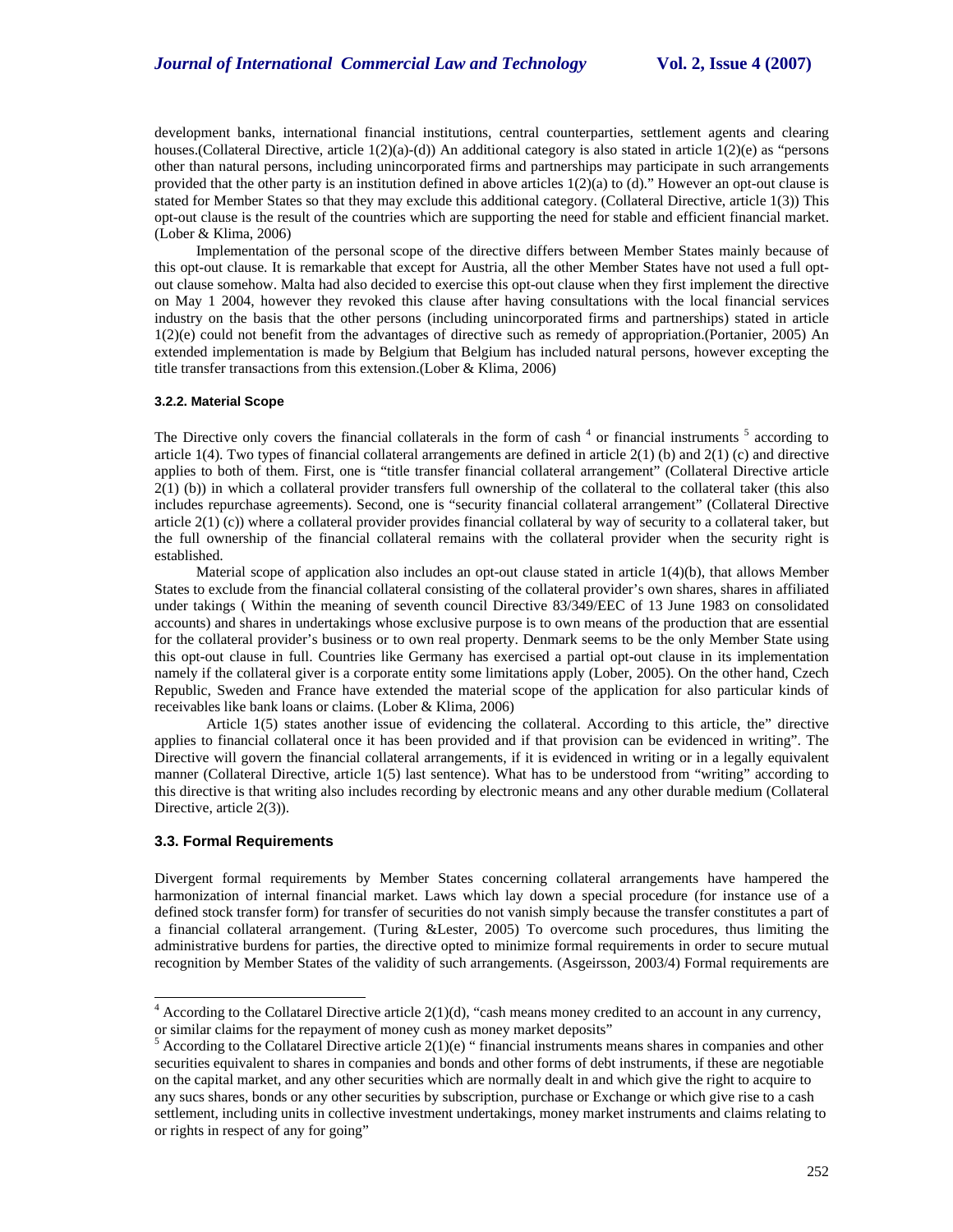enacted under article 3 of directive. According to article 3(1), Member States shall not require formal requirements for creation, validity, perfection or enforceability of a financial collateral arrangement (such as notarial deeds, registration requirements, notification requirements, public announcements or other formal certifications (Lober & Klima, 2006)). However, Member States shall require conclusiveness of financial collateral arrangements in writing or in a legally equivalent manner. (Collateral Directive article 3(2))

### **3.4. Enforcement**

Article 4 which regulates the enforcement of financial collateral arrangements provides improved enforcement rights. Collateral taker shall realise security collateral arrangements by sale or appropriation of the financial instruments and by setting of their value against, or applying their value in discharge of the relevant financial obligations (Collateral Directive article  $4(1)$  (a)). When it comes to cash collateral, collateral taker shall realise by setting of the amount against or applying it in discharge of the relevant financial obligations (Collateral Directive article 4(1) (b)). However these procedures of realisation are only possible only if these are agreed by the parties in the security financial collateral arrangement (Collateral Directive article 4(1)). When they are then accepted in the collateral arrangement, Member States have to recognize those procedures without prior notice of the intention to realise, its approval by any court (public officer or other person), public auction or waiting period(Collateral Directive article 4(4)).

The Directive allows appropriation if parties agreed on the appropriation and on the valuation of the financial instruments in the security financial collateral arrangement (Collateral Directive article 4(2)). Appropriation was a new procedure for some jurisdictions of realising the collateral, in which the collateral taker may keep assets as their own property instead of selling collateral while setting off the value of collateral against their own relevant financial obligations against the collateral giver. (Lober & Klima, 2006)Appropriation is preferable to a sale where immense mass of a particular kind of financial instruments are involved. The reliability of this method depends on the fair valuation of the collateral at the time of the appropriation; therefore the interests of the collateral giver have to be protected. (Lober & Klima, 2006) This protection of the collateral giver is provided by the above mentioned clause of the directive (Collateral Directive article 4(2) (a)) that the appropriation is only possible only if parties agreed it in the collateral arrangement.

Article 4(3) of the directive states an opt-out clause for the appropriation procedure. Member States which did not allow appropriation on 27 June 2002 were not obliged to recognize it. However, all the 25 Member States recognize appropriation and implemented it into their legislations. (Lober & Klima, 2006)

The enforcement of collateral arrangements is protected from effects of reorganization measures and winding-up proceedings with the article 4(5) of the directive: "Member States shall ensure that a financial collateral arrangement can take effect in accordance with it terms notwithstanding the commencement or the continuation of winding-up proceedings or reorganization measures in respect of the collateral provider or collateral taker".

These provisions (articles 4, 5, 6 and 7 of the Collateral Directive) shall not prejudice any requirements under national law. Hence, realisation or valuation of financial collateral and the calculation of relevant financial obligations must be conducted in a commercially reasonable way. (Collateral Directive article 4(6)) However one of the commentators has mentioned that the satisfaction of this reasonableness test is questionable as what have to be understood from the wording "reasonable" is not lucid (for details of the implementation of the Collateral Directive in Italy Lantalme, 2004).

## **3.5. Right of Use of Financial Collateral**

-

According to article 5 of the Collateral Directive, a right of use <sup>6</sup> collateral should be available if and to the extent that the terms of a security financial arrangement so provide. In other words, it seems that the right of use collateral subject to a condition under directive. However, in UK implementation, the right of use is not attached to a condition. (Mccormack, 2003)

If a collateral taker exercises a right of use, certain obligations are imposed on that party, namely to replace the original financial collateral with equivalent financial collateral or, if the arrangement permits to set off the financial collateral against the relevant financial obligations. (Collateral Directive article 5(2)) The equivalent financial collateral shall be subject to the same terms of the arrangements as the original financial collateral was subject to under the article 5(3) of the directive. In addition to this, Member States shall ensure that the use of financial collateral by the collateral taker under a financial collateral arrangement does not render the rights of the

 $6$  According to the Collatarel Directive article 2(1)(m), "right of use means the right of the collateral taker to use and dispose of financial collateral provided under a security financial collateral arrangement as the owner of it in accordance with the terms of the security financial collateral arrangements".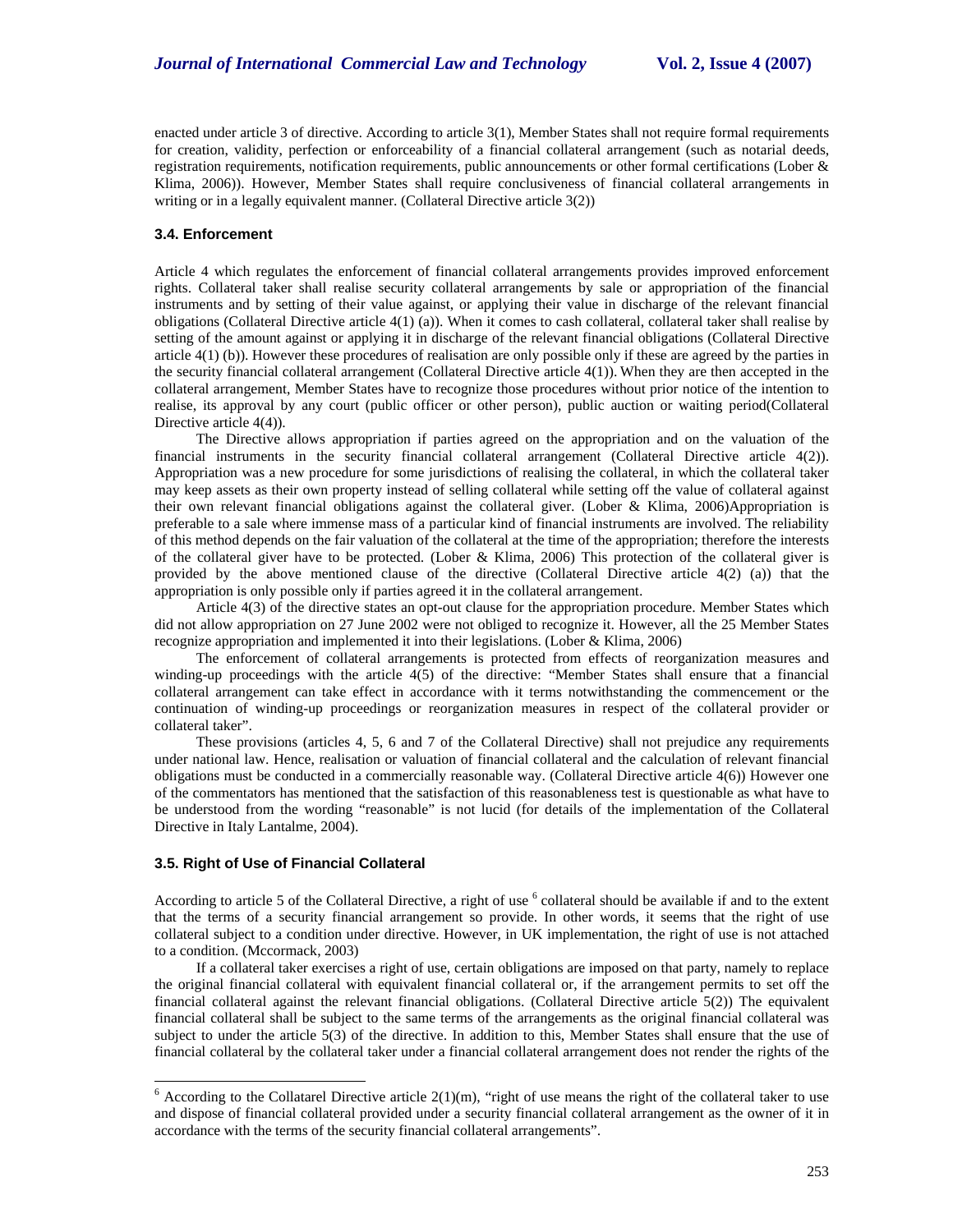collateral taker invalid or unenforceable. (Collateral Directive article 5(4))If an enforcement event occurs, while assets are in the process of reuse, then the obligations of the collateral taker may be brought into account in a close-out netting arrangement. (Collateral Directive article 5(5))

Contrary to the appropriation procedure, no opt-out provision was supplied for the right of use. As a result of this, almost all Member States have implemented the right of use technique into their national legislations. German implementation of the directive does not contain a particular provision for this technique as they have had it in their customary law before the directive. (Lober & Klima, 2006)

### **3.6. Title Transfer**

Member States must ensure that a title transfer financial collateral arrangement can take effect in accordance with its terms according to article 6(1) of the directive. In other words the risk of being re-characterised as a security financial collateral arrangement for title transfer financial collaterals' is abolished.<sup>7</sup> Thus, repurchase agreements which are the best known form of title transfer collateral arrangements benefit from the same legal protection that is provided for security financial collateral arrangements that will facilitate the use of repurchase agreements by reducing the uncertainty about their performance. This is why this provision has a basic importance for institutions (for instance central banks) that engage in such transactions. (Asgeirsson, 2003/4)

Article 6(2) states that, if collateral falls to be enforced while any obligation of the collateral taker to transfer equivalent collateral remains outstanding, the obligation may be subject of a close-out netting provision.

### **3.7. Close-out Netting**

The enforceability of the close-out netting arrangements is explicitly protected notwithstanding the insolvency of the parties to the relevant collateral arrangement. (For details, see recital 14 of the Collateral Directive that mentions the importance of protecting the enforcement of the bilateral close-out netting.) . Hence, under article 7 of the Directive, Member states shall ensure that a close-out netting provision can take effect in accordance with its terms, notwithstanding winding-up proceedings or reorganization measures in respect of the collateral provider and/or collateral taker. The Directive does not permit the attachment of a contractual right, for example, a third party creditor or competent court that may prejudice the effectiveness of the close-out netting. (Collateral Directive article 7(1) (b))

The comparison of Settlement Finality Directive and Collateral Directive is made on the close-out netting provisions that have to be taken into account. (Westerlund, 2004) Both of the directives overlap only to a specific extent. Oppose to the Settlement Finality Directive that only applies to obligations arising from securities and currency trading, Collateral Directive applies to all types of obligations. Settlement Finality Directive allows netting between multiple parties where as the Collateral Directive merely applies to netting between two parties (collateral provider and collateral taker). The commentator of this comparative analysis added that implementation of these directives raises the effectiveness of contractual close-out nettings.(Westerlund, 2004)

Close-out netting provisions can operate without being subject to the requirements stated in article 4(4) namely prior notice, approval from courts and public auction. (Collateral Directive article 7(2))

#### **3.8. Insolvency Issues**

-

Member states are blocked by article 8 of the Collateral Directive, which operates as an escape clause, from applying their national insolvency rules to financial collateral arrangements.(G. Gungor, 2005) The reason for this blocking is to improve the legal certainty of financial collateral arrangements and fostering a cost-effective internal financial market as applying national laws will hamper the effective realisation of financial collateral or cast doubt on the validity of current techniques like, bilateral close-out netting, top-up collateral and substitution of collateral. (Collateral Directive, recital 5)

The Collateral Directive rejects the retrospective effect of winding-up proceedings and reorganisation measures regarding to collateral arrangements by enacting article 8(1). (Sharp, 2004) Rejecting the retrospective effect can also be deemed as abolishing the zero-hour rule. According to article 8(1), financial collateral arrangements may not be declared invalid or void on the sole basis that the arrangement or obligations came into existence on the day of the commencement of winding-up proceedings or reorganisation measures or in a prescribed period prior to the commencement of such proceedings or measures.

 $7$  UK courts have also rejected the recharacterising such agreements as security financial collateral arrangements. Hence, UK law already fulfils the requirements of this provision of the directive. See "Implementing the Financial Collateral Arrangements Directive 2002/47/EC – A Transposition Note" (http://www.hm-treasury.gov.uk/)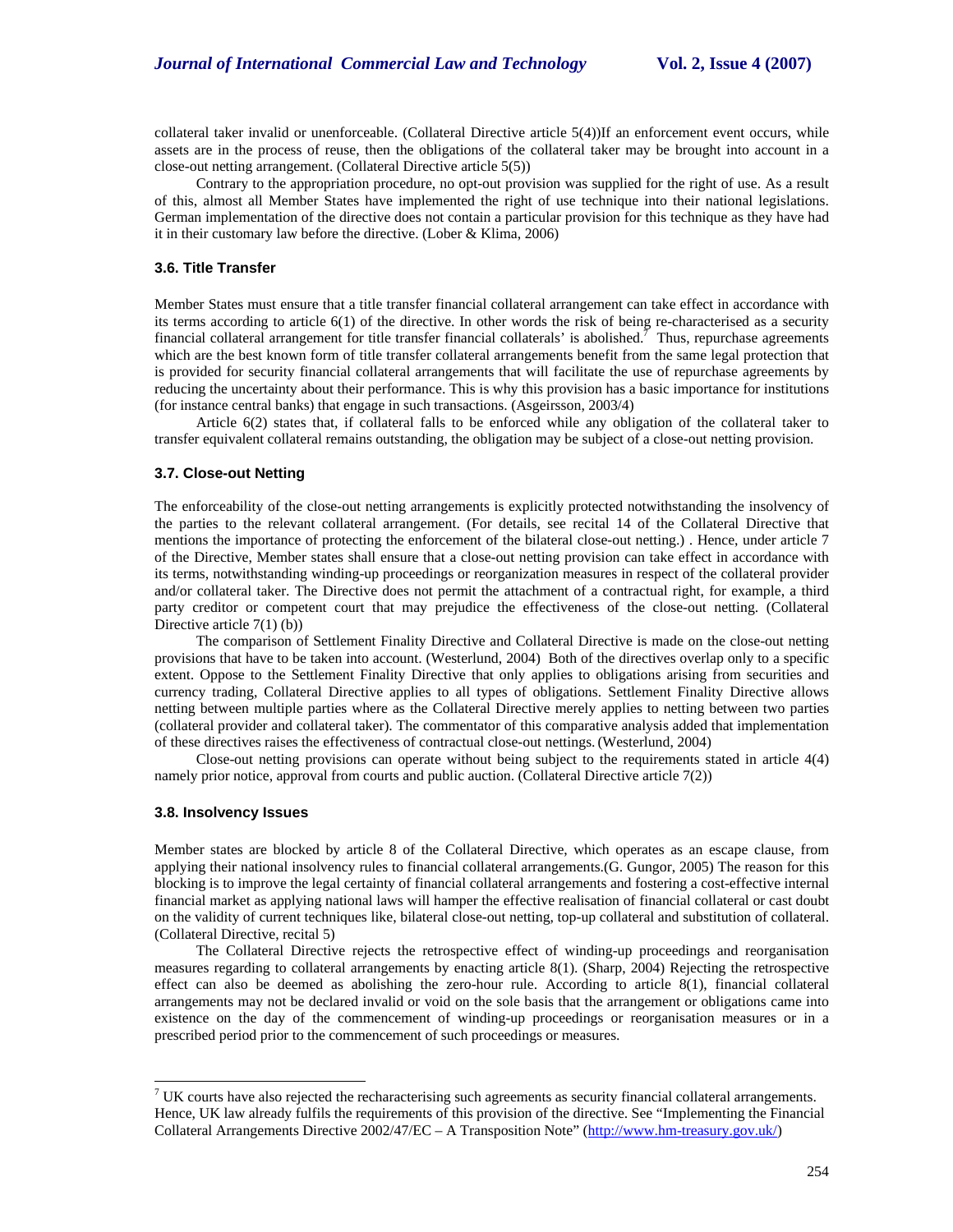Financial collateral arrangements are enforceable and binding on third parties, if the collateral arrangement or a relevant financial obligation has come into existence on the day of, but after the moment of commencement of winding-up proceedings or reorganisation measures, provided that the collateral taker can show that he was not aware or should not have been aware of such proceedings or measures. In addition to this if the financial collateral is provided on the same day but after the commencement of such proceedings and measures, such arrangements shall also be binding. (Collateral Directive article 8(2))

Questioning the provision of top-up and substitution financial collateral arrangement on the sole basis that the relevant financial obligations existed before that financial collateral was provided or that the financial collateral was provided during a prescribed period is prevented by the wording of article 8(3). However the potentiality of questioning the top-up and substitution collateral under national laws is not completely rejected on the basis of misuse, for instance top-up or substitution can be done intentionally to the detriment of the other creditors. (Collateral Directive recital 16) If a financial arrangement contains an obligation of top-up collateral or provisions for a right of substitution of the collateral; then the obligation or right shall not be treated invalid or reversed on the sole basis that the financial collateral was provided on the same day at when the winding-up proceedings or reorganisation measures commenced or that the relevant financial obligations were incurred prior to the date of the provision of the collateral. (Collateral Directive article 8(3))

There seems to be a conflict in the directive between articles  $4(5)$  and  $8(4)$ , in article  $4(5)$  the enforcement of collateral arrangements is protected from effects of reorganisation measures and winding-up proceedings, where as in article 8(4) the general rules of the national insolvency law is left unaffected regarding to the voidance of transactions entered into during the prescribed period referred to in paragraph 1(d) and 3(i) of article 8. Therefore, it can be understood from the wording of article 8(4) that the national laws of the Member States handling the avoidance of transactions entered into during the suspect period does not want to be ameliorated by the directive (G. Gungor, 2005)). So, questioning the issues such as the top-up and substitution collateral under national laws is possible as it is mentioned at the previous paragraph.

### **3.9. Conflict of Laws**

#### **3.9.1. Complexity of the Book-Entry Security Collateral Arrangements - Point of Conflict of Laws View**

Since it is written under the title of "necessity for a harmonized collateral law", it is very vital to ascertain which law will apply to collateral arrangements. Suppose that, an individual investor pledges the securities which are credited to his deposit account with his bank to that bank. Bank can also pledge the same securities to its own creditors or to a clearing institution in which an immense amount of these securities are being held. In this kind of a situation the parties claim regarding their rights in those securities may conflict with each other. What is more, if transferred or pledged securities represented by a global instrument and/or dematerialized and holding by a custodian in a global custody, then the situation becomes very sophisticated. (Einhorn & Siehr (eds), 2004) Hence a movement from direct holding systems to indirect holding system can be seen very clearly in recent times and this tendency threatens the certainty as to the law applicable in cross-border securities transactions. The main problem in indirect holding system is to localize the arrangement because the ownership and other proprietary rights in an indirect holding system may be held and transferred thorough several different countries as the participants of indirect holding system are generally located in different states. As a consequence, the number of national laws applicable to the situation will increase and this will shake the legal certainty of the market. (G. Gungor, 2005)

The law governing collateral security is the law of the country where the underlying financial is located under the "*lex rei sitae"* principle. However, determining the location is a very tremendous task especially in collateral arrangements consists of book-entry securities. Book-entry securities are dematerialized securities that have no physical existence and only exist as an entry on a securities account (Vereecken & Kierszenbaum, 2005). A clear definition of *"book-entry security collateral which is the indirectly held security that is taken by the creditor in financial market transactions to be enforced on the intangible collateral on default(of payment or any other relevant obligation) by debtor"* is made by G. G. Gungor.

The holding of book-entry securities "indirectly" means that, they are held on an account with an intermediary, not with an ultimate owner. Such securities will be held in turn with that intermediary and national central securities depository that may also in turn hold these same securities with an international central securities depository like Euroclear. (Vereecken & Kierszenbaum, 2005) This is why determining the location of such securities is a very tremendous task, as those securities are held by many tiers of intermediaries. The doctrine asserted that, the only common localization place can be the place of the relevant intermediary in which the existence of interest on the books of that relevant intermediary is proved. (G.Gungor, 2005) This approach seems very rational on the basis that a pool of securities of the same issue on behalf of the investor and other investors is held by an intermediary and no specific securities are distinguishable as belonging to any investor. What is more, the pools over the accounts with one or more sub-intermediaries are likewise held by intermediaries. Hence,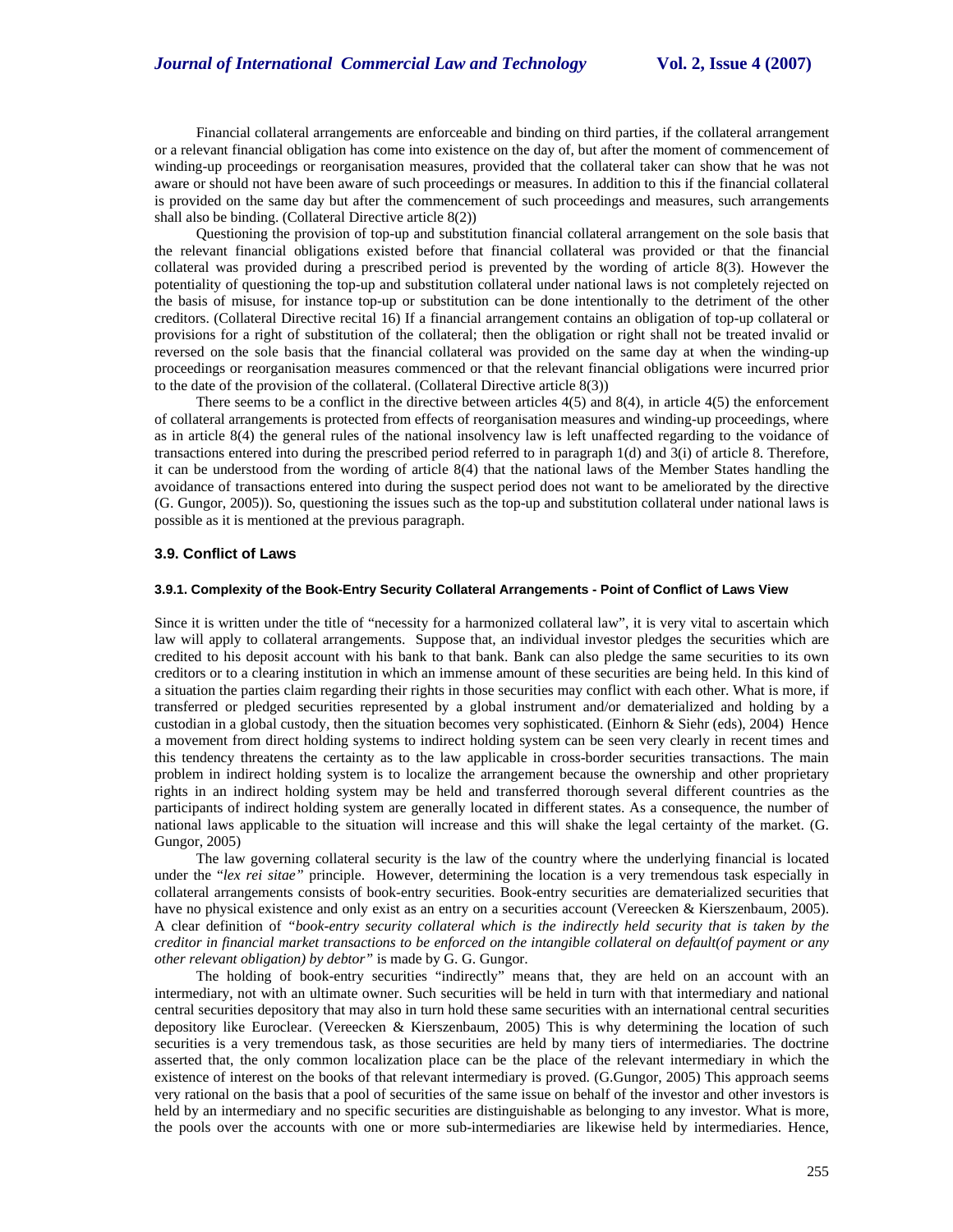doctrine's assertion on the place of the relevant intermediary constitutes a common centre point regarding to the rights of the all interested parties. (G.Gungor, 2005)

### **3.9.2 PRIMA Principle**

-

Before analyzing the conflict of laws provisions of the Collateral Directive, them PRIMA (Place of the Relevant Intermediary) principle has to be explained. PRIMA can be deemed as a principle of conflict of laws that apply to the security transactions with respect to their proprietary aspects which also constitutes the basis for Hague Securities Convention. <sup>8</sup> One of the biggest advantages of PRIMA principle is that, it subjects an investor's interest in securities to the law of a single jurisdiction (in other words localize to a one single place), even where evidence of securities is situated in several different countries which maintains certainty and clarity for all parties involved.<sup>9</sup>

There was almost unanimity on the acceptance of the PRIMA rule at the conferences of the Special Commission on the discussions of the Hague Securities Convention Draft that this should be the relevant connecting factor for ascertaining the applicable law to dispositions and security in securities that are held indirectly by intermediaries. (Einhorn & Siehr (eds), 2004) Although the acceptance of the PRIMA rule was very quick, defining the place of the relevant intermediary was much more difficult and controversial. After debates, it was accepted that the law applicable would be the law of that state in which securities account is maintained subject to the agreement between the investor and the relevant intermediary if only the relevant intermediary has an office or an equivalent activity there at the time of the agreement. (Hague Securities Convention, article 4)

#### **3.9.3 Conflict of Laws Provisions in Collateral Directive**

The Settlement Finality Directive also stated a conflict of laws provision concerning book-entry securities only if that security interest was vested in favour of certain categories of parties. According to the Settlement Finality Directive, the law of the Member State in which such securities are legally recorded on a register, account or centralised deposit system will be the governing law. (Finality Settlement Directive article, 9(2))The Collateral Directive extends the rule stated in Settlement Finality Directive to financial collateral arrangements including book-entry securities provided as collateral in a cross-border context. Article 9(1) of the Collateral Directive states that any question regarding to specified matters in relation to book entry securities collateral shall be governed by the law of the country in which the relevant account is maintained. "Relevant account" is defined as a register or an account – which may be maintained by the collateral taker - in which the entries are made by which that bookentry securities collateral is provided to the collateral taker in article 2(1) (h) of the Collateral Directive.

Although both the Settlement Finality and Collateral Directive with respect to conflict of laws provisions do not overlap with the Hague Securities Convention in letter, it can be accepted that both directive overlaps with the Hague Securities Convention in spirit. Thus, article 9(1) of the Collateral Directive has to be understood in a sense that is in accordance with the PRIMA principle like; the applicable law shall be the law of the country in which the relevant intermediary has its office that provides the relevant account.

Renvoi is expressly rejected, as the reference to the law of the country is a reference to the domestic law of that country. (Collateral Directive, article 9(1)) This seems to be an appropriate provision as the localization issue would become insoluble if *renvoi* was accepted.

The law of the country in which the relevant account is maintained will govern legal matters which are listed in article 9(2) of the Collateral Directive. These are;

- the legal nature and proprietary effects of the book-entry securities collateral(Collateral Directive, article  $9(2)(a)$ :
- the perfection requirements of a financial collateral arrangement with respect to the book entry securities collateral and of the provision of book entry securities collateral under such arrangement and usually the completion of the steps essential to render such an arrangement and provision effective against third parties(Collateral Directive, article 9(2)(b));
- whether a title or interest book-entry securities collateral is overridden by or subordinated by a competing title or interest or whether a good faith acquisition has occurred (Collateral Directive, article  $9(2)(c)$ );
- requirements for the realisation of the book-entry securities collateral following the occurrence of an enforcement event (Collateral Directive, article 9(2) (d)).

<sup>&</sup>lt;sup>8</sup> Convention on the Law Applicable to Certain Rights in respect of Securities held with an Intermediary, signed at the Hague on December 15, 2002(http://www.hcch.net/index\_en.php?act=conventions.text&cid=72) hereafter cited as Hague Securities Convention

<sup>&</sup>lt;sup>9</sup> See for details, http://en.wikipedia.org/wiki/Place\_of\_the\_Relevant\_Intermediary\_Approach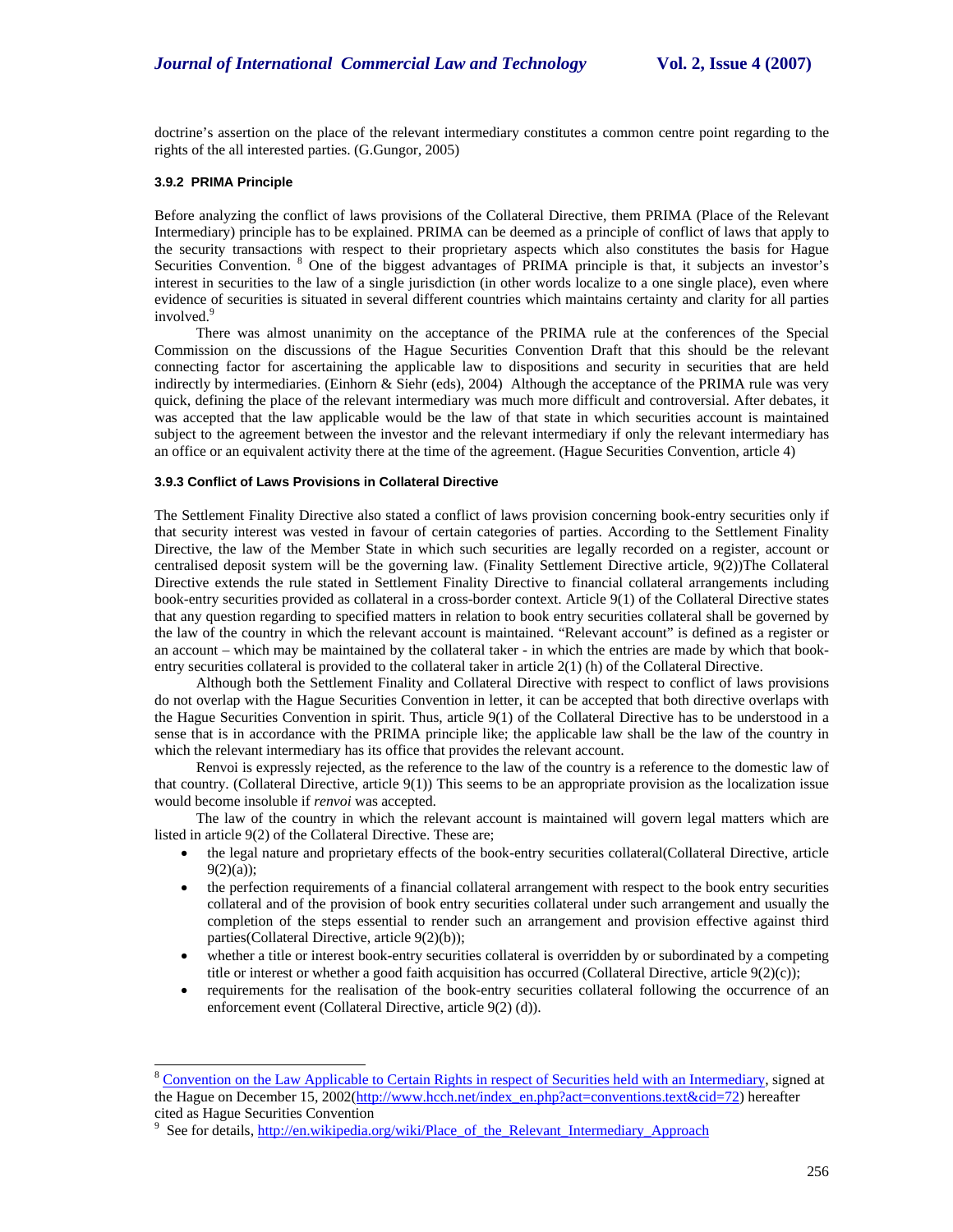### **3.9.4. Effect of the Divergent Implementations of Collateral Directive to Conflict of Laws**

While explaining the personal scope of the Collateral Directive, it is mentioned that there is an opt-out clause (Collateral Directive, article 1(2) (e)) for Member States. In addition to this, different implementations from different Member States have also been given to illustrate the situation which shows that is a divergence of implementations through the EU.

Member States may extend the personal scope of the directive by not enacting the opt-out clause into their national laws. For an illustration, United Kingdom has extended the scope of the directive by not enacting the optout clause to other legal entities, where only one party falls within one of the categories listed in article 1(2) (a) to 1(2) (d) and where as the majority of Member States have limited the scope of the directive by enacting opt-out clause. (Fawcett, 2005) Suppose that the parties to a collateral arrangement involve a partnership that is subject to the opt-out clause and a central bank. According to the UK implementation of the directive this arrangement will fall under the scope of the directive, whereas it will not to Austria on the basis that enacting the opt-out clause in full. As the office of the relevant intermediary is located in Austria, according to article 9(1) of the directive, the applicable law will be the Austrian law (from the viewpoint of UK). However, when this legal matter goes to Austria, Austrians may reject to solve this issue under Collateral Directive as this arrangement does not fall under the Collateral Directive from the view of Austrian implementation. What will be done in such a situation is a question that has no answer yet. One has to bear in mind that the rise of these kinds of situations may threaten the stability and certainty of the financial markets.

## **4. CONCLUSION**

Collateralisation which can be deemed as a primary risk mitigation technique is becoming a very vital instrument for the modern financial markets as it is used nearly in all types of transactions. The necessity for a uniform set of rules in financial markets triggered the practitioners and jurists, as a result of this, Settlement Finality, Reorganisation and Winding up of Credit Institutions and Collateral Directives were enacted.

Removing certain obstacles to the efficient use of collateral arrangements by limiting the formalities for the creation or enforcement of the financial collaterals, supporting the protection of collateral arrangements from insolvency and reorganization rules, recognizing the title transfer of the collateral arrangements and close-out netting structures, allowing the right of reuse, to enlighten the issue of the applicable law to book-entry securities collateral by stating that the governing law shall be the law of the country where the securities account is maintained are the main objectives of the Collateral Directive.

The deficiencies of the Collateral Directive have also been taken into account, like the different implementations of the directive in Member States by enacting opt-out clauses, allowing appropriation if only parties have agreed on it, or to leave the door open to Member States so that they can hamper the certainty of financial markets by applying their national laws. (Collateral Directive article 4(6))

Consequently, it seems that the collateral directive will contribute to the stability and cost-efficiency of financial market, so that the free movement of capital in the single market will be provided. Although the Collateral Directive involves some deficiencies in itself, these can not cast a shadow on the success of the directive.

## **References**

## **Articles**

- 1. Sharp, A., "The Collateral Directive- A New Way of Thinking About Security", Insolv. Int., 2004, 17(10), p. 129-132
- 2. Fawcett, A., The Financial Collateral Directive: An Examination of Some Practical Problems Following Its Implementation in the UK, J.I.B.L.R., 2005, 20(6), p.295-299
- 3. Portanier, C.,*"Insolvency Close-Out Netting in Malta",* Comp. Law. 2005, 26(11) p.350-351
- 4. Girsberger, D.,*"The Hague Convention on Directly Held Securities-Dynamics of the Making of a Modern Private International Law Treaty"* p.140-141 at Einhorn T. & Siehr K. (eds) *"Intercontinental Cooperation through Private International Law* ( Hague: Asser Press, 2004)
- 5. Turing, D.&Lester, K. *"Implementation of the EU Directive on Financial Collateral Arrangements in the United Kingdom"*, J.I.B.L.R. 2005, 20(2) P.65-71
- 6. Turing, D., *" SUPPLEMENT The 2004 Guide to Structured Finance*", International Financial Law Review, (http://www.iflr.com/includes/supplements/PRINT.asp?SID=508148&ISS=16148&PUBID=213
- 7. Mccormack, G., *"Security Over Shares-Reform is in the Air"*, Insolvency L.J. 2003, 3(MAY), p.92-100